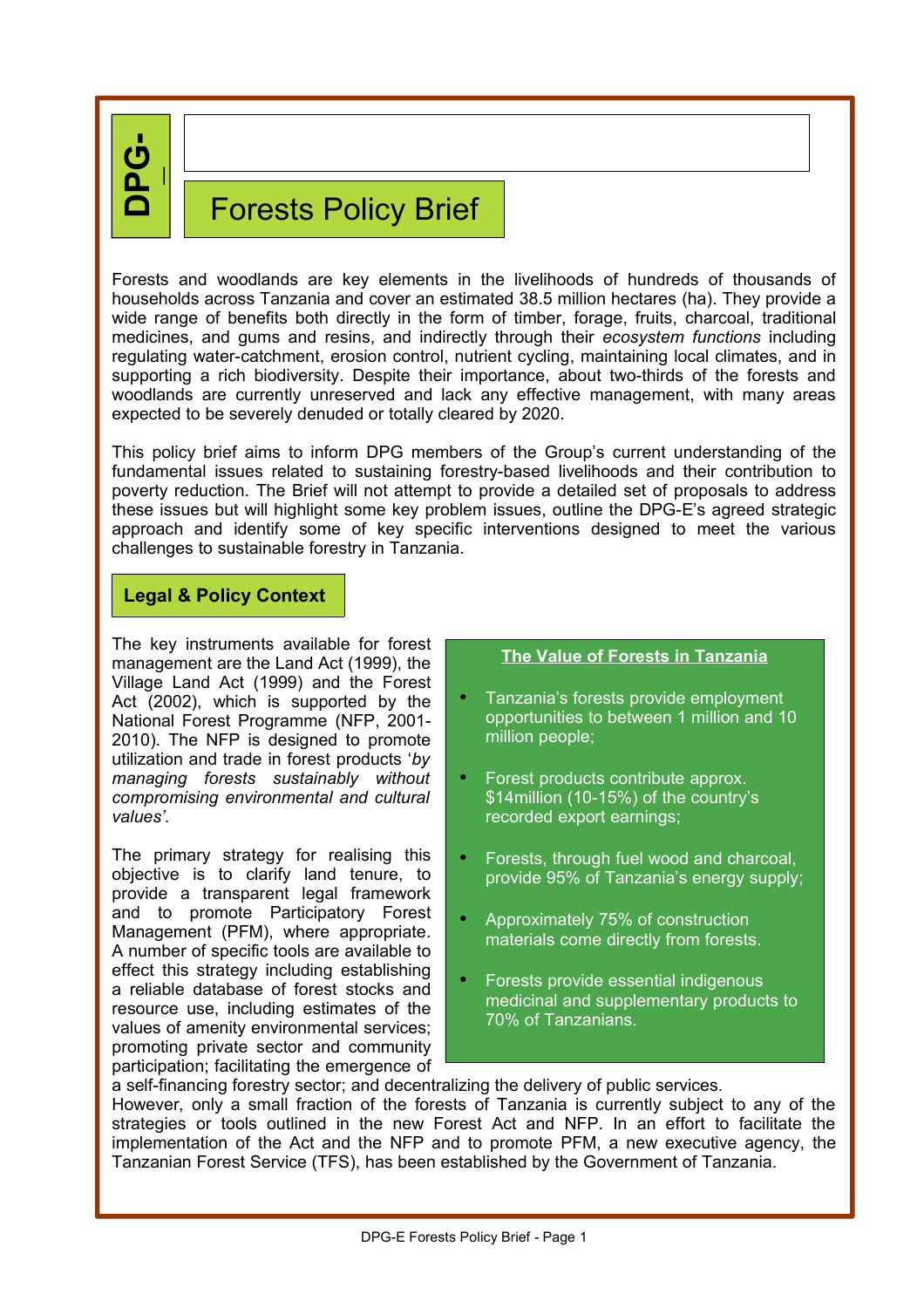**DPG-E**

## **Issue: Lack of Forest Management Capacity**

One of the major problems faced by the sector is that its true value

to Tanzania's development remains largely unrecognized. Recent estimates, that also include the illegal use of forest products, as well tourism-related income, suggests that the forest sector's total annual contribution may be as high as 10%-15% of total GDP, roughly equivalent to the Government's annual public spending.. Although the generation of revenues from forestrelated activities is improving, it is estimated that only 5-10% of the potential revenue is actually collected. Despite the known, and the potential importance of forestry to the livelihoods of the people of Tanzania, the Forest and Beekeeping Division (FBD) is only allocated 0.1-0.2% of the total annual government budget. One effect of this limited budgetary support is apparent in the map below, which shows the geographical distribution of the FBD's human resources across the country.

DPG - Environment *Forest Policy Brief*

It is clear that there are large areas with little or no coverage. Those organisations that do attempt to implement Forest Act and the NFP are often only able to do so with financial support from Development Partners.

Largely because of the lack of financial, and therefore human resources, within the FBD there have been relatively few assessments of the true extent and characteristics of the forest resources in Tanzania, with the existing work largely concentrating



catchment forests. There are few up-to-date statistics on the forestry sector's performance and there is no sector-wide Monitoring & Evaluation (M&E) system. At the regional and district governance level, secretariats and councils tend to allocate negligible resources to forestry in their development plans. This is partly explained by the decentralization of decision-making without adequate financial support or the means by which to generate sufficient revenues locally to actually implement management activities.

Technical capacity at all levels is also generally inadequate, particularly in land-use planning, forest management systems, business and financial management, participatory development, resource inventories and valuation, M&E, and data-management. The lack of capacity in administration and finance is evident from the delay in procurements, ironically resulting in significant under-spending especially in relation to the both Development Partner-funded activities, and in relation to the Government's own budget. There is no sector-wide mid/longterm human resource capacity development plan that involves all stakeholders and current investments in capacity-building tend to be short-term and isolated.

An example of this lack of technical capacity is that although royalties from timber sales account for 83% of all forestry revenue collected, they are often fixed arbitrarily and with an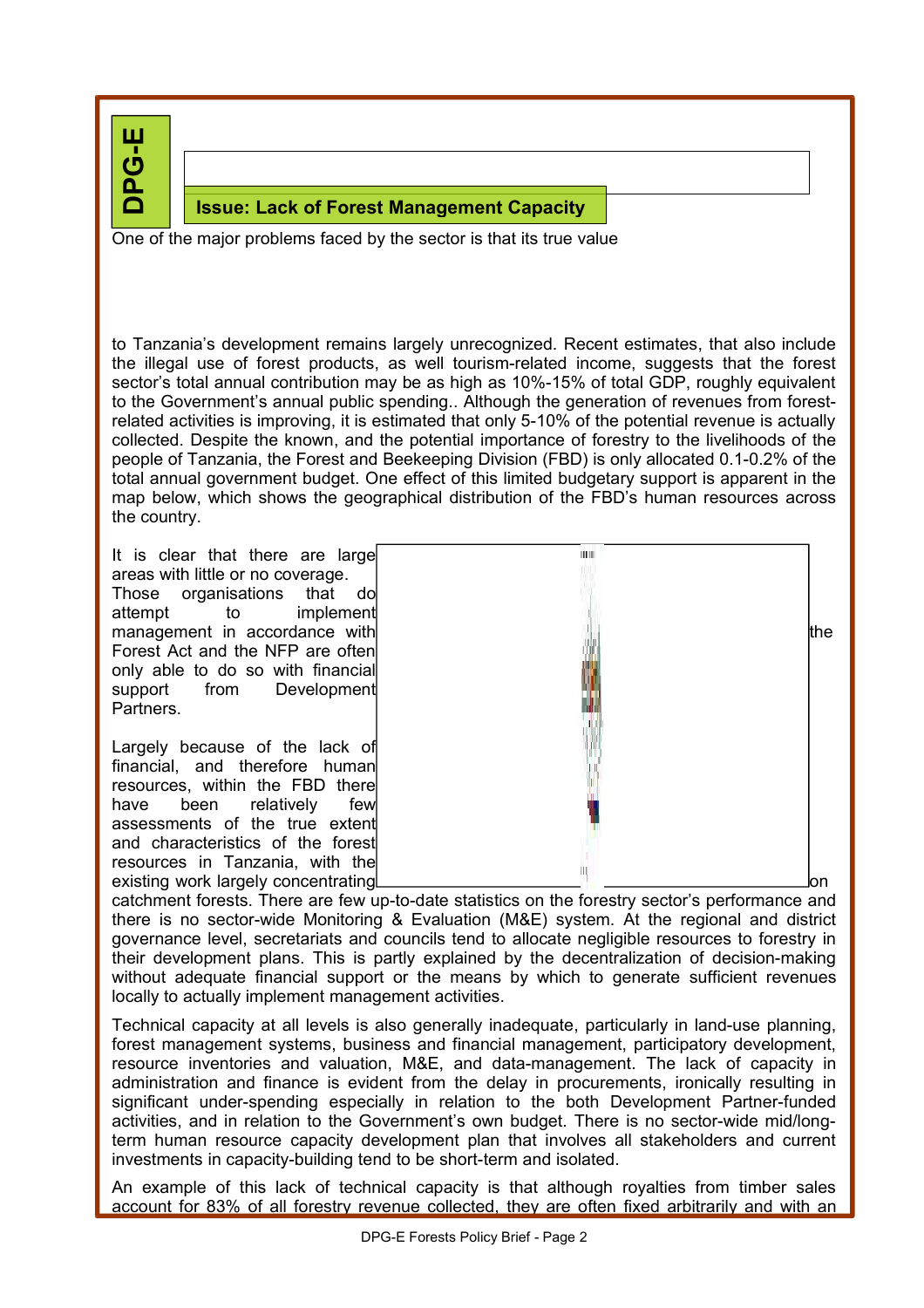inadequate understanding of market values due to the lack of staff competencies in valuation. For example, the official valuation of timber in the LogScam for example was 55 USD/m<sup>3</sup>, but this represented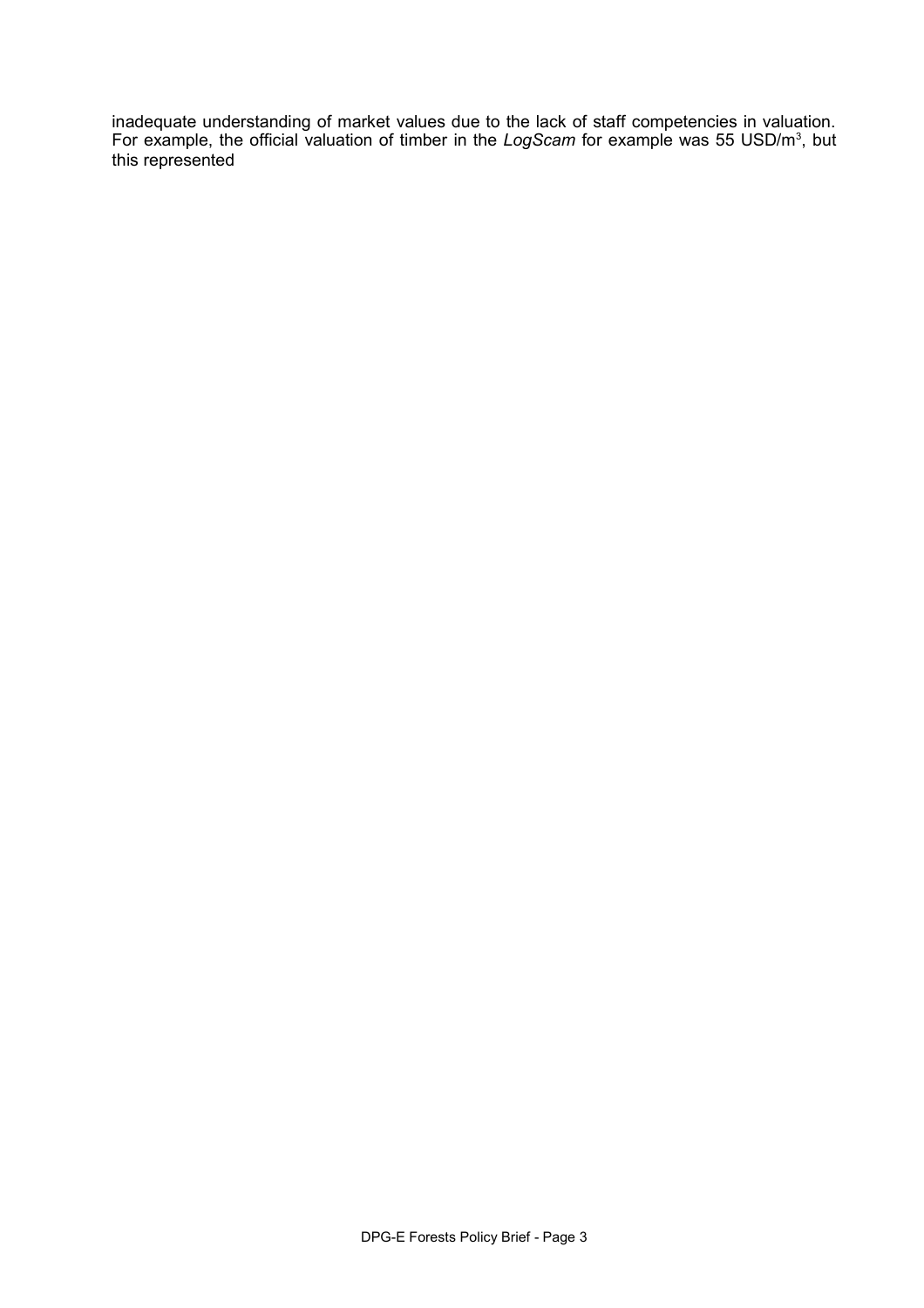

only a small fraction of the true market value, which can be as high as 6000 USD/m<sup>3</sup>, or more, for certain species such as African Blackwood and Ebony. It is estimated that because of erroneous market valuations the Government is currently losing revenues on sales and export royalties to the value of approximately US\$23.<sup>8</sup> million per annum.

Furthermore, because FBD's current capacity is so inadequate it is often unable to provide even routine management services, such as the issuing of licenses or permits. The establishment of TFS and the necessary restructuring of the FBD will further delay improvements in basic management performance. At the moment, perhaps too much attention is being directed to the appointment of the key management staff and construction of new physical infrastructure, at the cost of not dealing adequately with the existing management challenges. Evidence from similar institutional and organisational adjustments elsewhere suggests that effective changes in service delivery will

*LogScam*

In July 2004, the Minister for Natural Resources & Tourism visited Dar es Salaam port to review aspects of the performance of the newly implemented Forest Act. During this visit 187 shipping-containers were discovered holding logs that had either not been legally acquired or were not licensed for export. Further inspections were ordered in coastal districts that revealed  $6,898$  m<sup>3</sup> of illegal logs valued at Tsh382.65 million. The revelation of this illegal trade in timber, the *LogScam*, made headlines in the national media.

only come on-stream at least 2-3 years *after* the restructuring has been initiated.

**Issue: Management Strategies**

There are four types of forests recognised in the 2002 Forest Act: National forests, Local Authority forests, Village forests and Private forests. Within this categorisation forests may be either forest reserves/national park forests or non-reserved forest land; about 60% of the total forest area is currently non-reserved. Although the majority of these forests are under central or local government control, there are opportunities for private sector and community-based management. The area of forest plantations in Tanzania is estimated to be between 160,000ha and 200,000ha, comprising 83,000ha state-managed plantations, 6,000-7,000ha private industrial plantations, and an estimated  $80,000$  to 100,000ha of village and farm plantations. These plantations have the potential to create additional employment and incomes to the rural poor, as well as to generate revenues to contribute to the needs of both district and nationallevel government. They are especially important in the more remote areas where they are often located. .

**Participatory Forest Management:** Participatory Forest Management is a key strategy to realise sustainable and equitable forestry in Tanzania. PFM offers important potential to improve management performance in all forest types, and to realise improved livelihood benefits at a local scale. A recent pilot study has demonstrated that annual village income under this type of management increased by up to US\$653; such an amount can be quite significant in a rural context. However, the introduction of PFM is currently hampered by the cost and time taken to transfer management rights to non-government stakeholders and currently only 1% of the total forest reserve area is under this form of management. For example, it is estimated that a single PFM event may take up to 4-years to reallse, and cost between \$50,000-\$100,000 to implement, depending on the size and the location of the forest. Clearly more work is needed to improve the economic efficiency of the PFM process and to streamline the actual implementation process.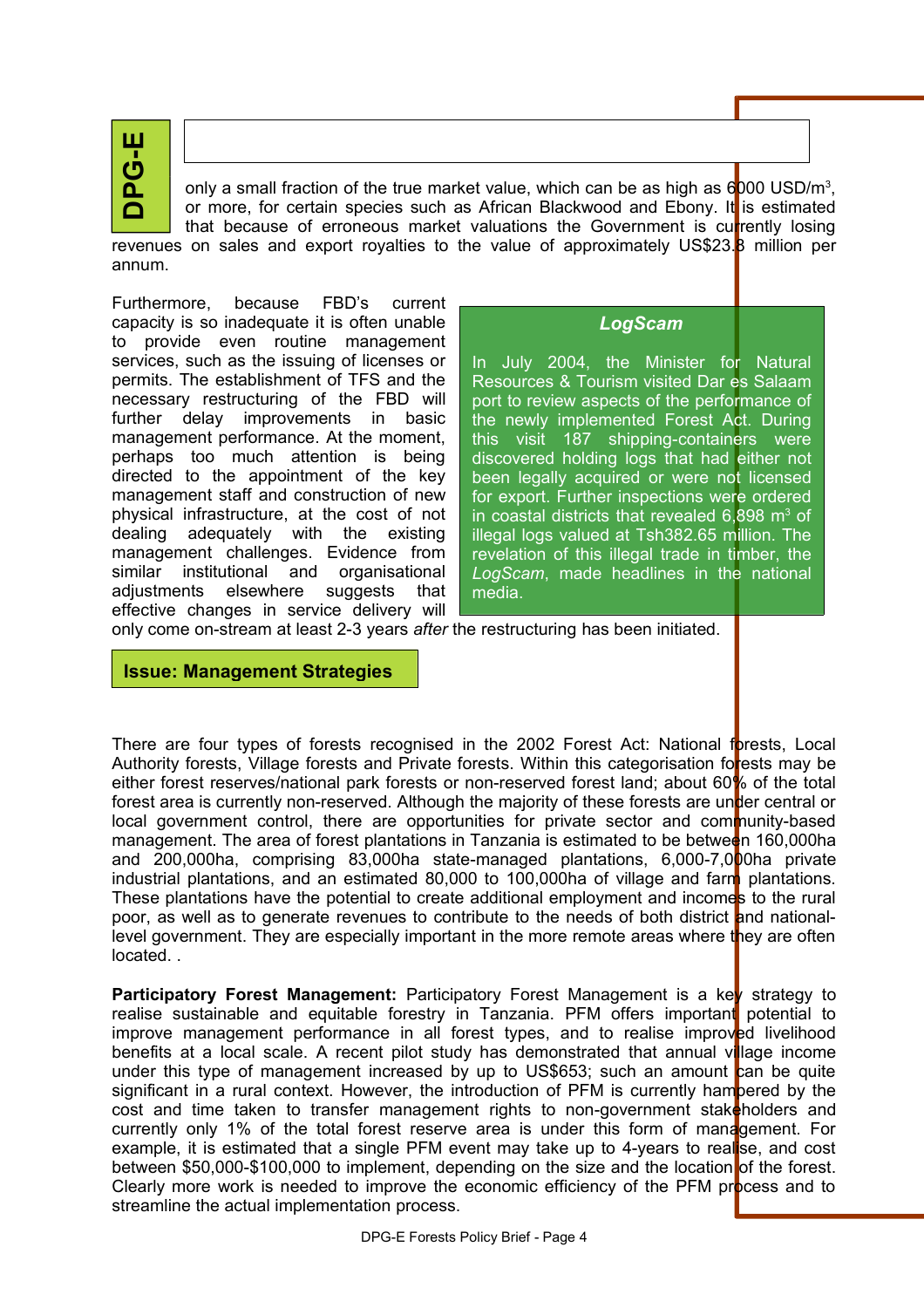山<br>ウ

**Private Sector Involvement:** There is considerable interest by large-scale private companies to invest in plantation development in Tanzania. However despite the provisions in the Forest Act and Regulations, no concessions for the state-owned plantations have been granted to private investors. And any potential that the private

sector does have to realise management dividends is currently constrained by excessive bureaucracy, corruption, and inadequate support services. In any case, the royaltes and other fees set by the Government tend to lead to only low rates of return on forestry investments and therefore do not encourage investments in production or processing technologies, or in innovation. This is exacerbated by the high commercial interest rates, lack of special credit facilities and the present licensing policy, whereby licences are issued for one-year only.

It is also apparent that the private forestry sector it is fragmented, and poorly organized and this hinders stakeholder dialogue on policy to the extent that the private sector was largely ignored in formulating the current Forest Policy, Forest Act and Forest regulations. There is also a lack of consensus within the industry regarding a potential Code of Conduct and a quality assurance system.

In March, 2005 the Environment and Development Ministers of the G8 countries, the European Commissioners responsible for the environment and development, the EU Presidency, the United Nations, World Bank and IUCN passed the following resolution concerning the global eradication of illegal logging:

'*Eradicating illegal logging is an important step towards realizing the sustainable management of forests and sustainable development. We recognize the impacts that illegal logging, associated trade, and corruption have on environmental degradation, biodiversity loss, and deforestation and, hence, climatic systems. Moreover, illegal logging damages livelihoods in the poorest countries, causes losses of revenues to Governments, distorts markets and trade, and sustains conflicts. We agree to increase our support to producer countries in their efforts to eradicate illegal logging and associated trade by: combating corruption through enhanced transparency and access to information, particularly on the allocation of forest harvesting rights and revenues; strengthening capacity to enforce forest, wildlife, and other relevant laws; engaging civil society and local communities in these actions …'*

**Communication Strategy:** An important component of any management strategy is the effective communication to stakeholders of policies, legal rights and responsibilities and economic incentives. But many stakeholders in district government, village councils, NGOs/CBO, and the private sector do not have access to the provisions of the  $F_{\text{O}}$  prest Act and are therefore not adequately aware of the opportunities it presents. The President's Office -Regional Administration and Local Government (PO-RALG) therefore has a potentially useful role to link the FBD and Districts and to communicate the contents and opportunities of the Forest Act, the National Forest Programme and Participatory Forest Management, but again there is confusion as to its precise role and responsibilities and in any event  $\mathbf t$  has limited capacity and resources to carry out this task.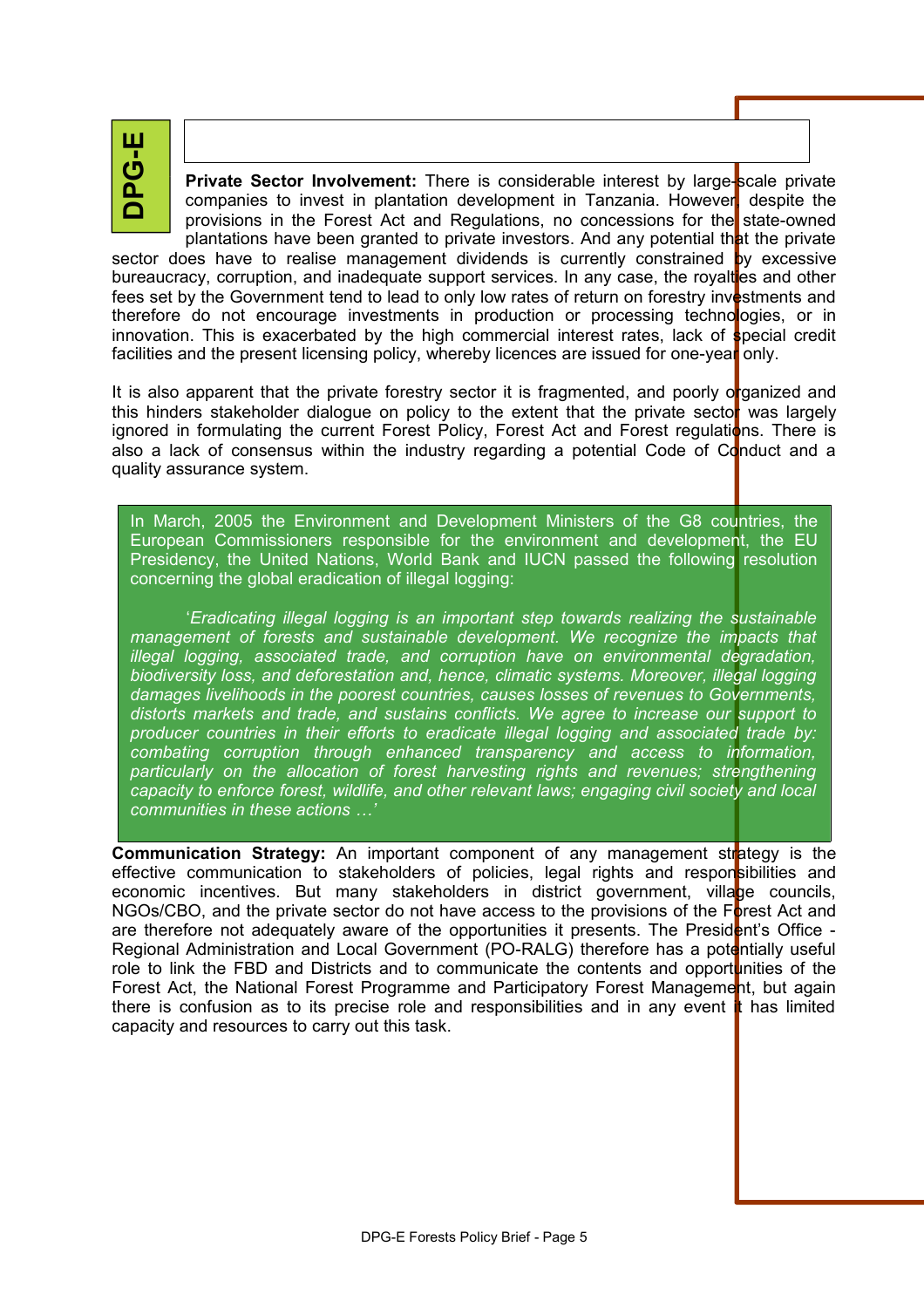| ш  |
|----|
|    |
| の  |
| O. |
|    |

## DPG - Environment *Forest Policy Brief* **Addressing the Issues - Work in Progress**

Following the full implementation of the Forest Act in July 2004, the effective execution of the NFP is now crucial. The DPG and the Government are  $i$ <sub>n</sub> the process of initiating a Sector-Wide Approach (SWAp) to implement the NFP. While

this SWAp is being developed a number of other initiatives are underway:

- A permanent independent monitoring system, to create more transparency as a basis for improved management;
- *Ad hoc* forest inventories are in process, with a national strategy in preparation;
- A monitoring and evaluation system is under development;
- Plans are being laid to create regional resource surveillance teams;
- A case study of the *LogScam* fiasco, identifying underlying causes, is being prepared;
- A private sector forum has been proposed.

#### **Addressing the Issues - Future Solutions**

The development of a SWAp for NFP, including the work in progress is expected to:

- Speed up the establishment of PFM, so that it becomes a practical and attractive option for local communities to engage in sustainable forest management;
- Create an enabling environment for civil society and private sector participation;
- Complete the assessment of available forest resources, and generate an effective monitoring and evaluation system;
- Include a review the pricing of forest products and services, as well as the level of royalties that are collected, in order that these better reflect true market values as well as national priorities associated with poverty reduction and economic development;
- Lead to a better understanding of the Forest Act and NFP and its requirements, amongst stakeholders including civil servants;
- Build capacities in a number of aspects of forestry management, including law enforcement.

It is also worth clarifying the roles of the three key non-governmental stakeholder  $\frac{d}{d}$ roups:

**Private Sector:** A responsible private sector can be a key player in future management solutions. As part of their potential role, the private sector must recognise their responsibilities as well as their rights and must support the Government in their efforts to address illegal activities in the sector.

**Civil Society:** It is essential that Civil Society is encouraged to actively participate in forest management to assist in programme implementation, particularly in relation to PFM.

**Development Partners:** Must commit to long-term involvement and support to the NFP and to actively participate in constructive dialogue with other stakeholders. In particular Development Partners must support priority MKUKUTA interventions relating to forestry; their contributions can best be harmonized through a SWAp.